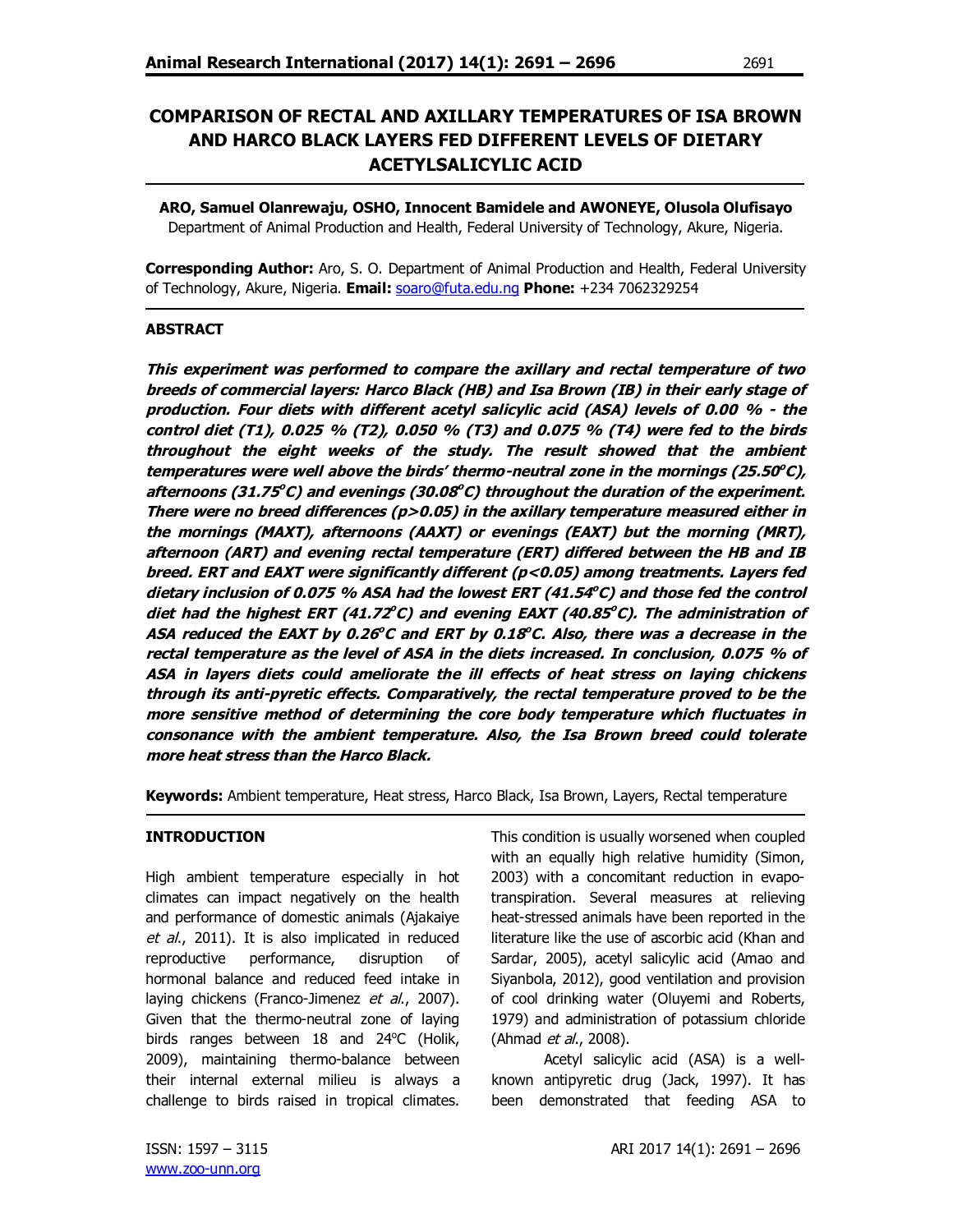chickens during heat stress lowers body temperature. McDaniel and Parker (2004) reported that feeding 0.05 % ASA to broilers decreased body temperature by as much as  $0.3^{\circ}$ C when birds were exposed to an ambient temperature of 29°C. Amao and Siyanbola (2012) reported that feeding layers with 0.05 % ASA favoured shell thickness, while 0.10 % ASA increased hen-day production. Also, Al-Obaidi and Al-Shadeedi (2010) reported that feeding of 0.2 % ASA to broilers increased live body weight.

Commercial laying birds are one of the farm animals that are mostly exposed to the exigencies of environmental variables like humidity, draught, solar radiation and high ambient temperature. Most commercial laying birds are often kept for more than 72 weeks in lay before being disposed off as spent layers during which time they are kept under the direct assault of these environmental variables. The loss in production, efficiency and physiological conditions of livestock under such inclement environment is better imagined than experienced.

There is dearth of information on the relative tolerance of our commercial layers' breeds to heat stress especially under the ameliorative effect of dietary supplementation of ASA. Also, the relative sensitivity of the conventional methods of measuring body temperature of farm animals using the rectal, axillary and oral routes have not been compared in the commercial layers fed dietary inclusion of ASA. Therefore this study sought to compare the rectal and axillary temperature of Isa Brown and Harco Black breeds of commercial layers with a view to determining their relative tolerance to heat stress under the antipyretic effect of graded levels of dietary ASA.

## **MATERIALS AND METHODS**

**Experimental Site:** The experiment was carried out at the Livestock Section of Teaching and Research Farm of the Federal University of Technology, Akure, Ondo State, Nigeria. Akure is located on latitude  $7^{\circ}18^{\prime}$  and longitude  $5^{\circ}10^{\prime}$ E. The site is within the hot, wet equatorial climate with high rainfall (1,500 mm) relative

humidity (well above 75 %) all the year round with an annual temperature of about 27°C.

**Effect of Acetyl Salicylic Acid on Laying Birds:** Two hundred point-of-lay birds were purchased from a reliable source comprising 100 Harco Black and 100 Isa Brown breeds respectively. The experiment was a completely randomized design with four experimental diets formulated to meet the nutrient requirement of layers in which acetyl salicylic acid (ASA), was added at 0.00, 0.025, 0.050 and 0.075 % of the diets respectively. The 0.00 % diet (T1) served as the control while the other three diets were assigned T2, T3 and T4 respectively. Each treatment consisted of four replicates in which the two breeds of birds were used at 12 birds per replicate and 48 birds per treatment. The experiment was carried out over a period of 8 weeks. The hens were fed with the experimental diets according to their respective treatments until the end of the experiment. The gross composition of the experimental diets is presented in Table 1. Medications and vaccinations were administered as at when due and spent litter materials were removed every week. The birds were fed ad libitum for 12 hours daylight period.

**Data Collection and Analysis:** The ambient temperature was taken with a mercury-in-glass thermometer, while rectal temperature and the axillary temperatures were taken with a digital thermometer model KD-2201 (K-Jump Health Company, Limited). All these parameters were measured three times weekly at 6 am, 12 noon and 6 pm for eight weeks. Data collected were subjected to two way analysis of variance using SAS (2003) version 9.2. Significant means were separated using Duncan multiple range test (DMRT) (Ducan, 1955).

## **RESULTS AND DISCUSSION**

The average ambient, rectal and axillary temperature of Harco Black and Isa Brown layers fed varying levels of ASA indicated that the morning (MRT), afternoon (ART) and evening (ERT) rectal temperatures were significantly different between the two breeds of layers (Table 2).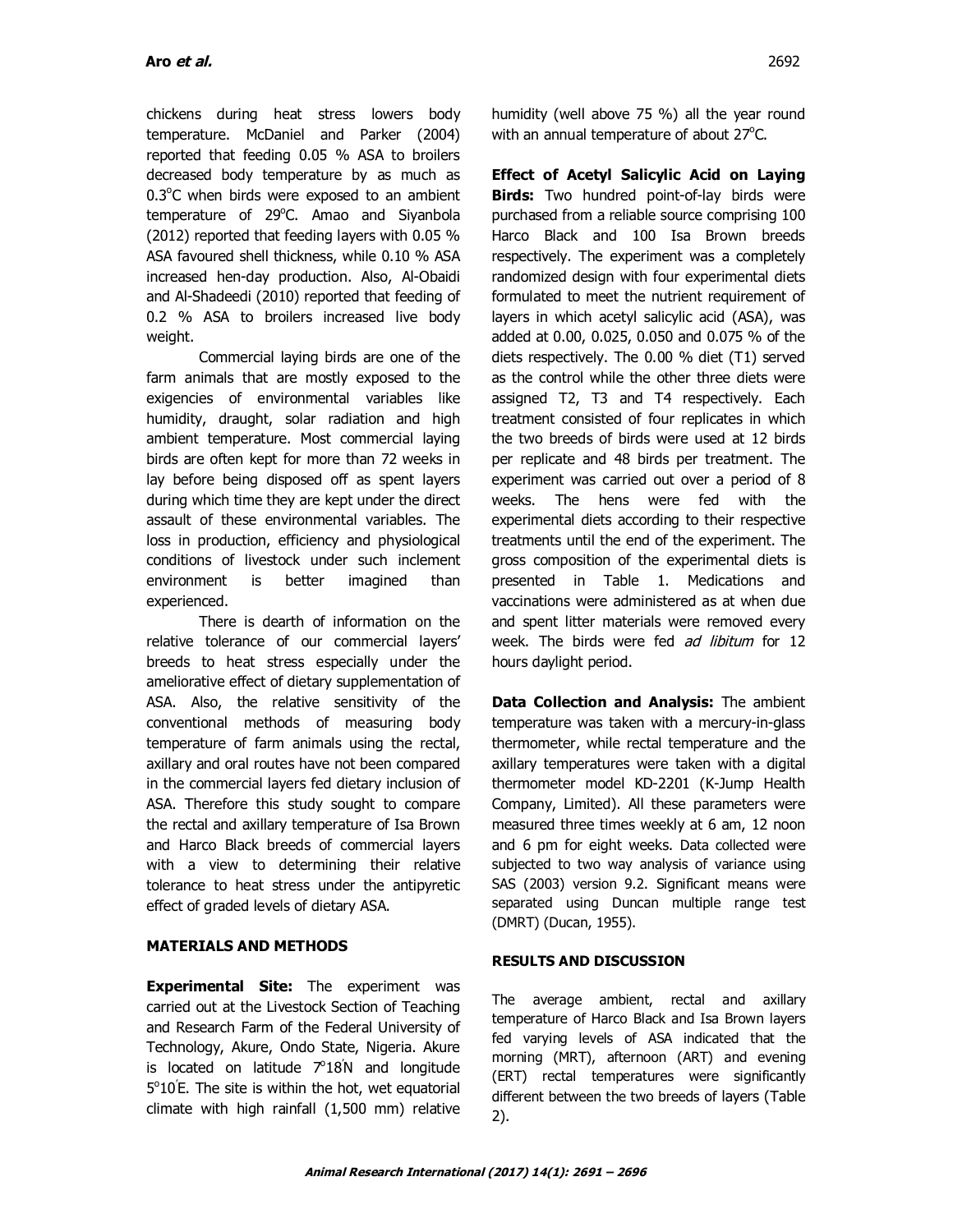| <b>Ingredients</b>        | T1     | T <sub>2</sub> | T3     | <b>T4</b> |
|---------------------------|--------|----------------|--------|-----------|
| <b>Maize</b>              | 50.00  | 50.00          | 50.00  | 50.00     |
| <b>Groundnut cake</b>     | 6.50   | 6.50           | 6.50   | 6.50      |
| Soybean meal              | 12.00  | 12.00          | 12.00  | 12.00     |
| Palm kernel cake          | 3.50   | 3.50           | 3.50   | 3.50      |
| Wheat offal               | 17     | 16.98          | 16.95  | 16.93     |
| <b>Fish meal</b>          | 1.00   | 1.00           | 1.00   | 1.00      |
| <b>Bone meal</b>          | 2.60   | 2.60           | 2.60   | 2.60      |
| Limestone                 | 6.50   | 6.50           | 6.50   | 6.50      |
| <b>Methionine</b>         | 0.25   | 0.25           | 0.25   | 0.25      |
| Lysine                    | 0.10   | 0.10           | 0.10   | 0.10      |
| <b>Layers' Premix</b>     | 0.25   | 0.25           | 0.25   | 0.25      |
| Salt                      | 0.30   | 0.30           | 0.30   | 0.30      |
| <b>ASA</b>                | 0.00   | 0.025          | 0.050  | 0.075     |
| Total                     | 100.00 | 100.00         | 100.00 | 100.00    |
| <b>Calculated content</b> |        |                |        |           |
| Crude protein             | 16.70  | 16.70          | 16.70  | 16.70     |
| ME (Kcal/kg)              | 2508   | 2508           | 2508   | 2508      |
| <b>Crude fibre</b>        | 4.48   | 4.48           | 4.48   | 4.48      |
| Calcium                   | 3.32   | 3.32           | 3.32   | 3.32      |
| <b>Phosphorus</b>         | 0.94   | 0.94           | 0.94   | 0.94      |

**Table 1: Gross composition of experimental diets supplemented with different levels of acetylsalicylic acid fed to Isa Brown and Harco Black layers** 

ASA = Acetyl salicylic acid; T1 = Diet with 0.00 % ASA; T2 = Diet with 0.025 % ASA; T3 = Diet with 0.050 % ASA; T4 = Diet with 0.075 % ASA

The MRT, ART and ERT for Harco Black and Isa Brown were  $41.35 \pm 0.03^{\circ}$ C versus  $41.21 \pm 0.03^{\circ}$ 0.03°C, 41.99  $\pm$  0.04°C versus 41.75  $\pm$  0.03°C and  $41.65 \pm 0.03^{\circ}$ C versus  $41.60 \pm 0.03^{\circ}$ C respectively. These values were however within the range of  $40.6 - 43.0^{\circ}$ C given as the normal temperature range for the domestic chicken (Robertshaw, 2004). There were also significant differences  $(p<0.05)$  in the evening axillary (EAXT) and evening rectal (ERT) temperatures of birds among the four treatment diets. The general trend was a decrease in the rectal and axillary temperatures with increase in the dietary levels of ASA. The inclusion of ASA in the diets of the experimental birds was able to reduce evening axillary temperature of the birds by  $0.26^{\circ}$ C (40.85 – 40.59 $^{\circ}$ C) and evening rectal temperature by  $0.18^{\circ}$ C (41.72 – 41.54 $^{\circ}$ C). These values are approximately  $0.3^{\circ}$ C and  $0.2^{\circ}$ C which are values similar to 0.3°C reported by McDaniel and Parker (2004) in their experiment with broiler birds. This study also showed that the rectal temperature was higher than the axillary temperature when taken in the morning, afternoon or evening.

The MRT was approximately  $1.05^{\circ}$ C higher than the MAXT  $(41.28 - 40.23^{\circ}C)$ , ART was  $0.85^{\circ}C$ higher than  $AAXT$  (41.87 – 41.02 $^{\circ}$ C), while ERT was  $0.93^{\circ}$ C higher than the EAXT (41.63 - $40.70^{\circ}$ C). To the best of our knowledge, this is the first of such statistics taken on Harco Black and Isa Brown layers in Nigeria.

The interaction between breed and dietary levels of ASA showed that ASA had the most pronounced antipyretic effect on the evening temperature and the least effect on the morning temperature taken either via the rectal or axillary route. For instance, ASA, decreased the EAXT in HB breed from  $40.85^{\circ}$ C in T1 to  $40.66^{\circ}$ Cin T4 (a decrease of  $0.19^{\circ}$ C), while it decreased EAXT in IB breed from 40.86°C in T1 to  $40.52^{\circ}$ C in T4 (a decrease of  $0.34^{\circ}$ C). At the same time, the ERT in HB breed was decreased under the antipyretic effect of ASA from  $41.68^{\circ}$ C in T1 to  $41.59^{\circ}$ C in T4 (a decrease of  $0.09^{\circ}$ C) while it significantly ( $p$ <0.05) decreased ERT in IB breed from  $41.76^{\circ}$ C in T1 to  $41.50^{\circ}$ C in T4 (a decrease of  $0.26^{\circ}$ C). Hence, the interaction between breeds and dietary levels of ASA showed that the Isa Brown breed had a better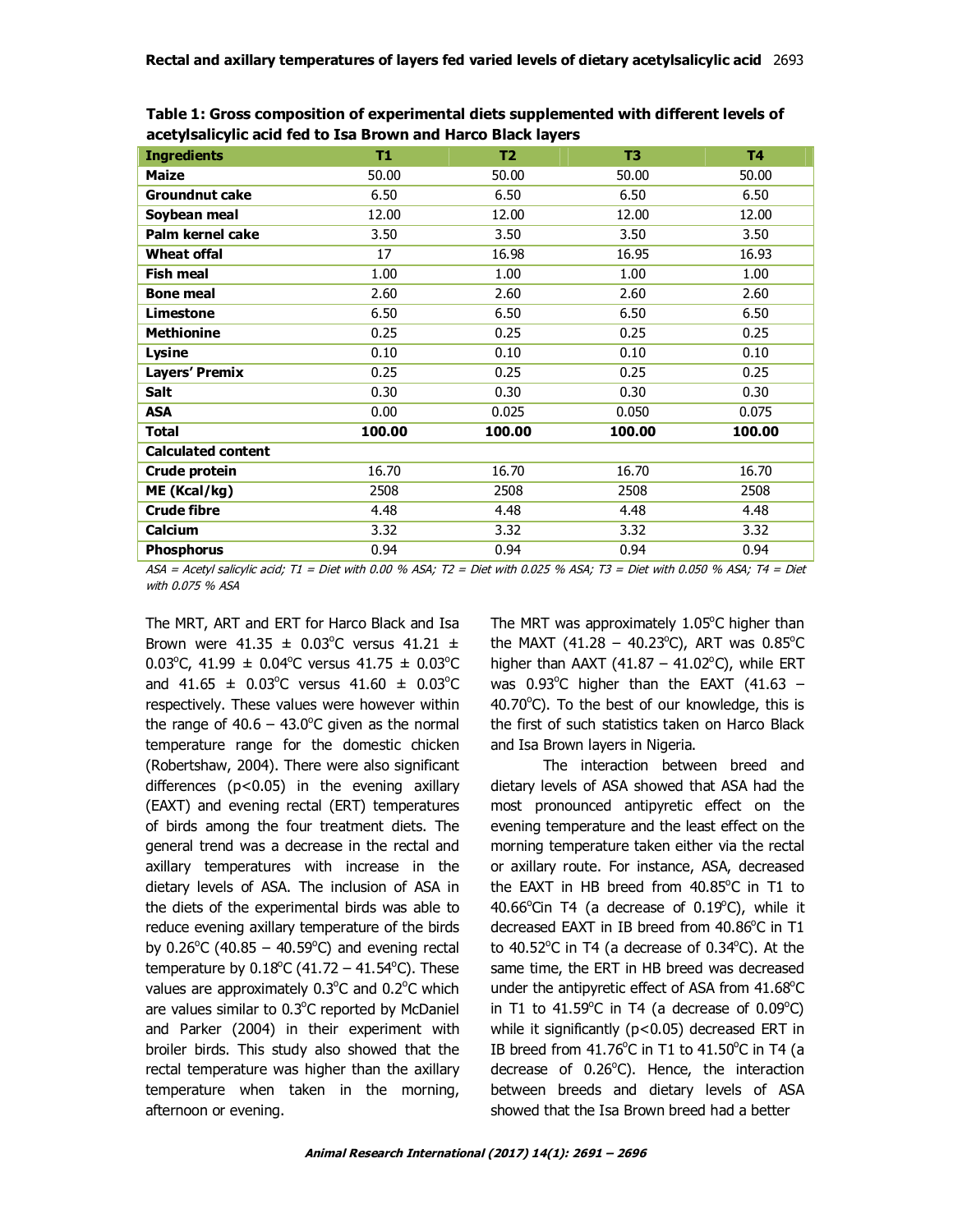| <b>Variables</b>      | <b>MAT</b>                     | <b>AAT</b>  | <b>EAT</b> | <b>MAXT</b>       | <b>AAXT</b>             | <b>EAXT</b>       | <b>MRT</b>          | <b>ART</b>          | <b>ERT</b>          |
|-----------------------|--------------------------------|-------------|------------|-------------------|-------------------------|-------------------|---------------------|---------------------|---------------------|
|                       | <b>Breed effect of aspirin</b> |             |            |                   |                         |                   |                     |                     |                     |
| <b>Harco Black</b>    | 25.50                          | 31.75       | 30.08      | 40.30             | 41.11                   | 40.71             | 41.35               | 41.99               | 41.65               |
|                       | ± 0.03                         | ± 0.03      | ± 0.03     | ± 0.04            | $\pm$ 0.04              | ± 0.04            | ± 0.03 <sup>a</sup> | ± 0.04 <sup>a</sup> | ± 0.03 <sup>a</sup> |
| <b>Isa Brown</b>      | 25.50                          | 31.75       | 30.08      | 40.17             | 40.93                   | 40.68             | $41.21^{b}$         | 41.75               | 41.60               |
|                       | ± 0.03                         | ± 0.03      | ± 0.03     | ± 0.03            | ± 0.02                  | ± 0.04            | ± 0.05              | ± 0.03 <sup>b</sup> | ± 0.03 <sup>b</sup> |
| <b>Aspirin levels</b> | <b>Harco Black</b>             |             |            |                   |                         |                   |                     |                     |                     |
| (%)                   |                                |             |            |                   |                         |                   |                     |                     |                     |
| 0.00                  | $25.50+$                       | $31.75 \pm$ | 30.08±     | $40.31 \pm$       | $41.01 \pm$             | 40.85±            | $41.36 \pm$         | 41.95±              | 41.68±              |
|                       | 0.03                           | 0.03        | 0.03       | 0.08 <sup>a</sup> | 0.03 <sup>b</sup>       | $0.12^a$          | 0.08 <sup>a</sup>   | 0.06 <sup>a</sup>   | $0.05^a$            |
| 0.025                 | $25.50+$                       | $31.75 \pm$ | 30.08±     | $40.22 \pm$       | $41.15+$                | 40.75±            | $41.35+$            | 41.97±              | $41.73+$            |
|                       | 0.03                           | 0.03        | 0.03       | 0.07 <sup>b</sup> | 0.08 <sup>a</sup>       | $0.05^{b}$        | 0.06 <sup>a</sup>   | $0.05^{\circ}$      | 0.08 <sup>a</sup>   |
| 0.050                 | $25.50+$                       | $31.75 \pm$ | 30.08±     | $40.34 \pm$       | $41.16 \pm$             | 40.59±            | $41.38 \pm$         | 42.04±              | $41.62 \pm$         |
|                       | 0.03                           | 0.03        | 0.03       | $0.12^a$          | 0.09 <sup>a</sup>       | 0.07 <sup>d</sup> | 0.10 <sup>a</sup>   | 0.07 <sup>a</sup>   | $0.11^{b}$          |
| 0.075                 | 25.50±                         | $31.75 \pm$ | 30.08±     | $40.32 \pm$       | $41.10+$                | 40.66±            | $41.32 \pm$         | 42.00±              | 41.59±              |
|                       | 0.03                           | 0.03        | 0.03       | 0.07 <sup>a</sup> | $0.06^{a}$              | 0.11 <sup>c</sup> | 0.07 <sup>a</sup>   | $0.13^{a}$          | 0.09 <sup>b</sup>   |
|                       |                                |             |            |                   | <b>Isa Brown</b>        |                   |                     |                     |                     |
| 0.00                  | $25.50+$                       | $31.75 \pm$ | 30.08±     | 40.09±            | $41.01 \pm$             | $40.86 \pm$       | $41.14 \pm$         | 41.85±              | 41.76±              |
|                       | 0.03                           | 0.03        | 0.03       | 0.09 <sup>d</sup> | 0.06 <sup>b</sup>       | $0.04^{\text{a}}$ | 0.07 <sup>c</sup>   | $0.05^{b}$          | 0.04 <sup>a</sup>   |
| 0.025                 | 25.50±                         | $31.75 \pm$ | 30.08±     | $40.16 \pm$       | 40.83 $c_{\pm}$         | $40.72^{b}$ ±     | $41.17^c \pm$       | $41.65^d \pm$       | $41.60^{b}$ ±       |
|                       | 0.03                           | 0.03        | 0.03       | 0.04 <sup>c</sup> | 0.07                    | 0.07              | 0.05                | 0.07                | 0.05                |
| 0.050                 | 25.50±                         | $31.75 \pm$ | 30.08±     | 40.19±            | 41.05±                  | $40.65 \pm$       | $41.23 \pm$         | 41.79±              | 41.54±              |
|                       | 0.03                           | 0.03        | 0.03       | 0.01 <sup>b</sup> | 0.01 <sup>a</sup>       | $0.01^{\circ}$    | 0.02 <sup>b</sup>   | $0.02^{b}$          | 0.01 <sup>b</sup>   |
| 0.075                 | 25.50±                         | $31.75 \pm$ | 30.08±     | $40.23 \pm$       | 40.84±                  | $40.52 \pm$       | $41.32 +$           | $41.71 \pm$         | $41.50+$            |
|                       | 0.03                           | 0.03        | 0.03       | $0.06^{b}$        | 0.04 <sup>c</sup>       | 0.05 <sup>e</sup> | 0.06 <sup>a</sup>   | 0.05 <sup>c</sup>   | 0.03 <sup>c</sup>   |
|                       |                                |             |            |                   | Isa Brown + Harco Black |                   |                     |                     |                     |
| 0.00                  | $25.50+$                       | $31.75 \pm$ | 30.08±     | $40.20 \pm$       | $41.01 \pm$             | 40.85±            | $41.25 \pm$         | 41.90±              | $41.72 \pm$         |
|                       | 0.03                           | 0.03        | 0.03       | 0.06              | 0.04                    | 0.08 <sup>a</sup> | 0.10                | 0.05                | 0.06 <sup>a</sup>   |
| 0.025                 | 25.50±                         | $31.75 \pm$ | 30.08±     | $40.19+$          | 40.99±                  | $40.73+$          | $41.26 \pm$         | $41.81 \pm$         | $41.67 +$           |
|                       | 0.03                           | 0.03        | 0.03       | 0.03              | 0.10                    | $0.08^{b}$        | 0.06                | 0.11                | 0.08 <sup>ab</sup>  |
| 0.050                 | 25.50±                         | 31.75±      | 30.08±     | $40.26 \pm$       | $41.10+$                | 40.62±            | $41.30+$            | $41.91 \pm$         | $41.58 +$           |
|                       | 0.03                           | 0.03        | 0.03       | 0.07              | 0.04                    | 0.09 <sup>c</sup> | 0.05                | 0.11                | $0.05^{ab}$         |
| 0.075                 | 25.50±                         | $31.75 \pm$ | 30.08±     | $40.27 \pm$       | 40.97±                  | 40.59±            | $41.32 \pm$         | 41.85±              | 41.54±              |
|                       | 0.03                           | 0.03        | 0.03       | 0.09              | 0.07                    | 0.03 <sup>c</sup> | 0.04                | 0.04                | $0.06^{b}$          |

**Table 2: Ambient, rectal and axillary temperatures of Isa Brown and Harco Black layers fed varying level of acetyl salicylic acid** 

Mean  $\pm$  Standard error of the mean on the same column with different superscripts are statistically significantly different (p<0.05); ASA = Acetyl salicylic acid, MAT = Morning Ambient Temperature; AAT = Afternoon Ambient Temperature; EAT = Evening Ambient Temperature; MAXT = Morning Axillary Temperature; AAXT = Afternoon Axillary Temperature; EAXT = Evening Axillary Temperature; MRT = Morning Rectal Temperature; ART = Afternoon Rectal Temperature; ERT =Evening Rectal Temperature. T1 = 0.00% ASA; T2 = 0.025% ASA; T3 = 0.050% ASA; T4 = 0.075% ASA

tolerance to heat stress and an equally better response to the antipyretic effect of dietary ASA.

The result of the weekly ambient, axillary and rectal temperatures taken over the entire period of the experiment indicated that the ambient temperature for the entire period ranged between 27.44  $\pm$  1.72 and 30.44  $\pm$  $2.35^{\circ}$ C (Table 3). This showed that the ambient temperature was constantly above the thermoneutral zone of the birds that normally hovers between  $18 - 24$ <sup>o</sup>C (Holik, 2009) for birds raised in the tropics.

Ambient temperature determines the other body temperatures as they both fluctuate with the ambient temperature (Sottnik, 2002) especially under the prevailing relative humidity. The lowest weekly ambient temperature was recorded in week 1 (27.44  $\pm$  1.72°C), while the highest ambient temperature was recorded in week 6 (30.44  $\pm$  2.35°C). The highest axillary temperature was observed in week 1 (40.84  $\pm$  $0.24$ °C), while the lowest axillary temperature was observed in week  $3(40.50 \pm 0.03^{\circ}C)$ .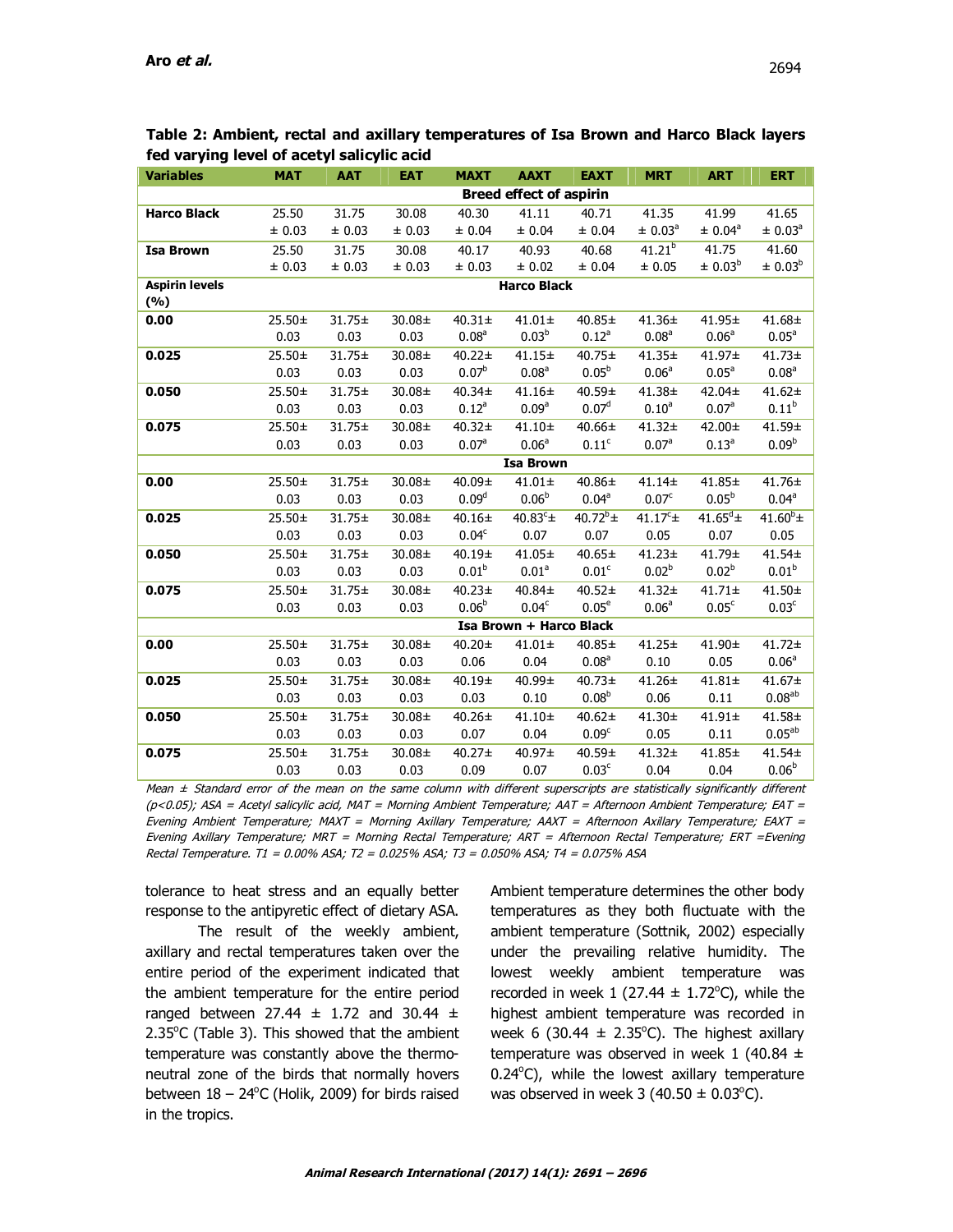| <b>Week</b>             |                                | <b>Difference</b>             |                               |                     |
|-------------------------|--------------------------------|-------------------------------|-------------------------------|---------------------|
|                         | <b>Ambient</b>                 | <b>Axillary</b>               | <b>Rectal</b>                 | (Rectal – Axillary) |
|                         | $27.44 \pm 1.72$ <sup>a1</sup> | $40.84 \pm 0.24^b$            | $41.46 \pm 0.16^b$            | $0.62^1$            |
| $\overline{\mathbf{2}}$ | $28.11 \pm 2.11^{a2}$          | $40.58 \pm 0.26^{\circ}$      | 41.71 $\pm$ 0.14 <sup>b</sup> | $1.13^{5}$          |
| 3                       | $29.11 \pm 2.16^{a3}$          | $40.50 \pm 0.30^{\circ}$      | 41.65 $\pm$ 0.17 <sup>b</sup> | $1.15^{5}$          |
| 4                       | $29.99 \pm 1.91^{a3}$          | $40.64 \pm 0.27$ <sup>b</sup> | 41.69 $\pm$ 0.23 <sup>b</sup> | 1.05 <sup>4</sup>   |
| 5                       | $29.78 \pm 1.66^{a3}$          | $40.71 \pm 0.25^{\circ}$      | 41.62 $\pm$ 0.19 <sup>b</sup> | $0.91^{3}$          |
| 6                       | $30.44 \pm 2.35^{a4}$          | $40.78 \pm 0.23^{\mathrm{b}}$ | 41.59 $\pm$ 0.21 <sup>b</sup> | $0.81^2$            |
| 7                       | $28.44 \pm 1.94^{a2}$          | $40.62 \pm 0.17^{\text{b}}$   | 41.54 $\pm$ 0.15 <sup>b</sup> | $0.92^{3}$          |
| 8                       | $29.56 \pm 1.63^{a3}$          | $40.55 \pm 0.19^{b}$          | 41.46 $\pm 0.12^{b}$          | $0.91^{3}$          |

**Table 3: Comparison between weekly ambient, axillary and rectal temperatures of Isa Brown and Harco Black layers fed varying level of acetylsalicylic acid** 

Means on the same row with the different alphabet superscripts are significantly different at p<0.05. Means on the same column with the different Arabic numeral superscripts are significantly different at p<0.05

Axillary temperature was lower than the rectal temperature and the difference between the two ranged from  $0.62^{\circ}$ C  $- 1.15^{\circ}$ C (Table 3). The rectal temperature of the birds under the present study was 0.89°C higher than the axillary temperature. The measurement of rectal temperature is therefore a more sensitive method of determining the core body temperature of birds. The axillary temperature is often taken as a measurement of skin as opposed to the core body temperature. Its values thus fluctuate more with the ambient temperature, being lower on cool days when the body is conserving heat and higher on hot days when the body is dissipating heat through the vasodilation of the peripheral blood vessels. That is why rectal thermometry is widely used in veterinary medicine and pediatrics (Sund-Levander et al., 2002).

**Conclusion:** It can be concluded that the rectal temperature proved a better method of taking the body temperature of the domestic chicken than the axillary temperature. Also, the lower body temperature of the Isa Brown breed in comparison with the Harco Black implied that the former is a better adapted breed to the high environmental temperature that subsists in the tropics. The Isa Brown breed had an equally better response to the antipyretic effect of dietary ASA than the Harco Black breed. This experiment also confirmed the temperature lowering ability of ASA and its potency as an antipyretic drug. Its use as a veritable intervention tool against heat stress in tropical

livestock especially in laying chickens should therefore be encouraged.

## **REFERENCES**

- AJAKAIYE, J. J., PEREZ-BELLO, A. and MOLLINEDA-TRUJILLO, A. (2011). Impact of heat stress on egg quality in layer hens supplemented with l-ascorbic acid and dl-tocopherol acetate. Veterinarski Arhiv, 81(1): 119 – 132.
- AL-OBAIDI, F. A. and AL-SHADEEDI, S. M. (2010). Effect of dietary aspirin for reducing ascities and enhancing productive performance of broilers reared in high density. AL-Qadisiya Journal Veterinary Medicine Science,  $9(1)$ : 20 – 25.
- AMAO, E. A. and SIYANBOLA, M. F. (2012). Effect of dietary acetylsalicylic acid in alleviating heat stress in laying birds in the tropics. Polytechnic Journal of Science and Technology, 6: 9 – 14.
- AHMAD, T., KHALID, T., MUSHTAQ, M. A., MIRZAL, A., NADEEM, S. M. E., BABAR, S. and AHMAD, N. E. (2008). Effect of potassium chloride supplementation in drinking water on broiler performance under heat stress conditions. Poultrv Science, 87(7): 1276 – 1280.
- DUNCAN, D. B. (1955). Multiple range and multiple F test. *Biometrics*,  $11: 1 - 10$ .
- FRANCO-JIMENEZ, D. J., SCHEIDELER, S. E., KITTOK, R. J., BROWN-BRANDL, T. M., RABESON, L. R., TAIRA, H. and BECK,